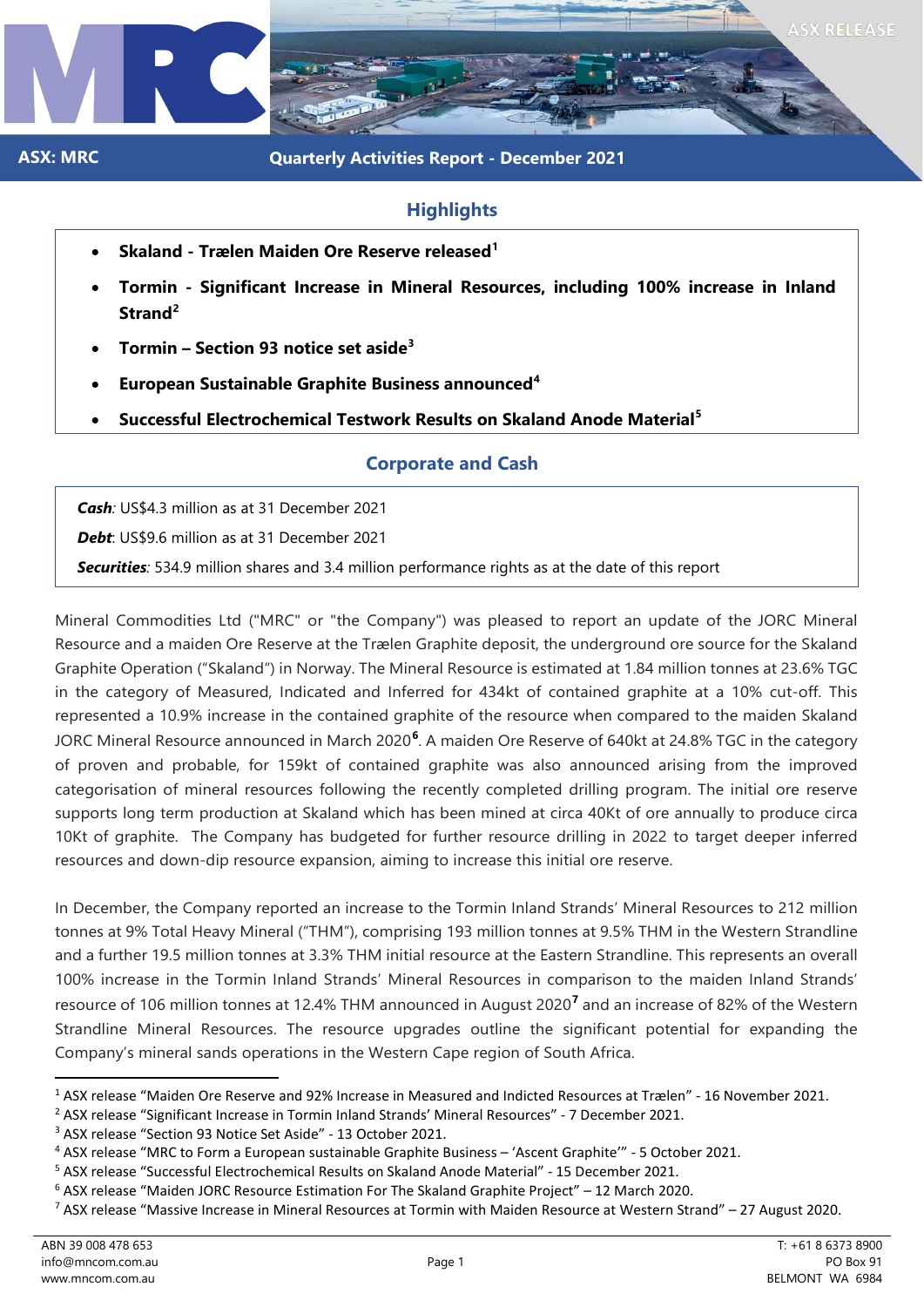The Company previously reported in October that its 50%-owned South African subsidiary, Mineral Sands Resources (Pty) Ltd ("MSR"), the operating company of the Tormin Mineral Sands Operation, received confirmation from the Department of Mineral Resources and Energy ("the Department") of its decision to set aside the Section 93 Notice issued under the Mineral and Petroleum Resources Development Act, 2002 ("the Act"). The Department has confirmed that MSR has addressed all the matters raised in the Section 93 Notice concerning administrative and operational compliance with the conditions of MSR's mining rights and the Act more generally.

The Board of the Company completed a strategic review process ("Review") aimed at optimising the Company's corporate and capital structure. The Review's scope sought options to fund future growth and accelerate shareholder value, including targeting the development of anode production from a dedicated Active Anode Materials Plant ("AAMP") in Norway. The review process concluded that creating a pure play, integrated, graphite battery anode material company centred on European "Sustainable Anode" development principles made strategic, value accretive and operational sense. The Company plans to demerge its Norwegian Graphite Assets into a separate newly incorporated Norwegian entity branded as Ascent Graphite AS. This process has been ongoing during the December 2021 quarter.

The Company reported successful electrochemical results on Skaland Anode Material which had been purified using a new environmentally sustainable process developed with Australia's National Science Agency, CSIRO. The results demonstrated that the Skaland Anode Material performed comparably to commercially available reference material in key performance benchmarks of efficiency and capacity. The purification process developed by CSIRO uses standard industrial reagents and avoids the use of toxic Hydrofluoric Acid.

As in earlier reporting periods, the welfare of personnel and the financial and social impacts of the COVID-19 pandemic are constantly under review. The Company continues to monitor governmental advice within each of its operating jurisdictions and updates people and procedures accordingly. As has been the case for most of the COVID-19 pandemic, sales at Tormin and Skaland remain largely unaffected by COVID-19 for the December 2021 quarter.

## **SAFETY, ENVIRONMENT AND COMMUNITY**

The Company's 12-month Total Recordable Injury Frequency Rate ("TRIFR") declined from 5.28 in the September 2021 quarter to 3.62 in the December 2021 quarter. Unfortunately, Skaland recognised one LTI during the quarter when an employee pinched his fingers between a platform and scaffolding while disassembling the scaffolding, resulting in two days absence from work. The employee has fully recovered and remedial action has been implemented.

#### **Tormin**

Four employees tested positive for COVID-19 during the December 2021 quarter. Employees that have tested positive are isolated with contact tracing carried out immediately to limit the risk of further transmission. COVID-19 temperature testing of all employees by site security remains in place. MSR continues to maintain strict rules regarding social distancing, wearing masks, sanitizing, and ensuring 50% capacity in the employee transport vehicles.

MSR had one first aid case and nil Lost Time Injuries ("LTIs") during the December 2021 quarter, also achieving nil LTIs in 2022. A major drive on Safety, Health, Environment, and Legal compliance continued in the December 2021 quarter.

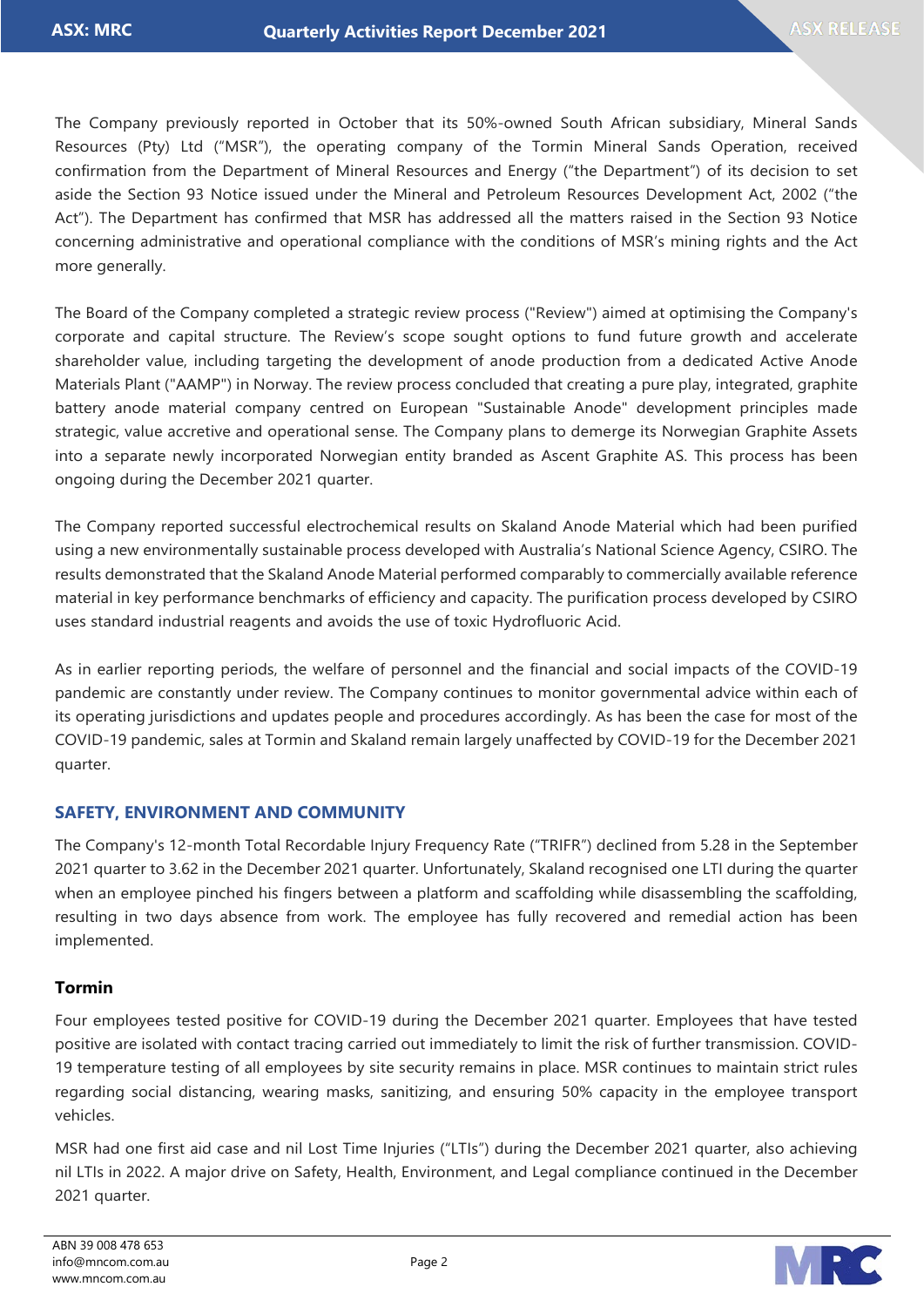Through MSR's Social Labour Plan ("SLP"), MSR has invested circa ZAR6.5 million into various learnerships, internships and bursary programs to benefit both employees and community students in 2021. COVID-19 continues to present challenges to MSR's SLP ambitions.

#### **Skaland**

No employee at Skaland has been diagnosed with COVID-19. Skaland had one LTI during the December 2021 quarter when an employee pinched his fingers between a platform and scaffolding while disassembling the scaffolding, resulting in two days absence from work. The employee has fully recovered.

#### **TORMIN OPERATIONS**

The Company improved Tormin revenue in the December quarter with 73,607 wet metric tonnes of final concentrate sold. The annualised processing rate during the quarter was 2.4Mtpa, producing 67,629 tonnes of final concentrates.

#### **Mining**

| <b>Mining</b>                 | 31-Dec -21<br><b>Quarter</b> | 30-Sep-21<br><b>Quarter</b> | 31-Dec-20<br><b>Quarter</b> | <b>Year to Date</b><br>31-Dec -21 | <b>Year to Date</b><br>31-Dec-20 |
|-------------------------------|------------------------------|-----------------------------|-----------------------------|-----------------------------------|----------------------------------|
| Material Mined - Tonnes (dmt) | 783,709                      | 1,122,975                   | 709,064                     | 4,321,709                         | 2,828,312                        |
| Ore Mined - Tonnes (dmt)      | 783,709                      | 807,381                     | 474,104                     | 3,077,087                         | 2,367,851                        |
| Waste Mined - Tonnes (dmt)    | ۰                            | 315,594                     | 234,960                     | 1,244,622                         | 460,461                          |
| Grade (VHM)                   | 9.9%                         | 12.7%                       | 14.8%                       | 13.1%                             | 9.9%                             |
| - Garnet                      | 7.7%                         | 9.6%                        | 10.1%                       | 8.5%                              | 7.5%                             |
| - Ilmenite                    | 1.4%                         | 2.0%                        | 3.4%                        | 3.4%                              | 1.7%                             |
| - Zircon                      | 0.5%                         | $0.7\%$                     | 0.9%                        | 0.8%                              | 0.5%                             |
| - Rutile                      | 0.3%                         | 0.4%                        | 0.4%                        | 0.4%                              | 0.2%                             |

Tormin saw 0.8 million tonnes of material mined for the December 2021 quarter with a Valuable Heavy Mineral ("VHM") grade of 9.9% in comparison to the previous quarter of 12.7%. The reduced VHM grade reflects slower beach replenishment at Tormin and the Northern Beaches during the period and the deferral of mining virgin beaches 1-5 at the Northern Beaches until 2022. Mining from the Inland Strand halted in August, whilst management conducts an optimisation review of the Inland Strand processing strategy.

Run of Mine ("ROM") volumes were maintained in the December 2021 quarter at circa 3.2Mtpa. Ore production during the December 2021 quarter from the Northern Beaches, Tormin Beaches and Inland Strand is shown below:

| 31-Dec -21 Quarter       |                         |                       |                      |  |  |  |  |
|--------------------------|-------------------------|-----------------------|----------------------|--|--|--|--|
| <b>Mining</b>            | <b>Northern Beaches</b> | <b>Tormin Beaches</b> | <b>Inland Strand</b> |  |  |  |  |
| Ore Mined - Tonnes (dmt) | 347,857                 | 435,852               | ×.                   |  |  |  |  |
| Grade (VHM)              | 13.1%                   | 7.3%                  |                      |  |  |  |  |
| - Garnet                 | 10.0%                   | 5.8%                  | ۰                    |  |  |  |  |
| - Ilmenite               | 2.0%                    | 0.9%                  |                      |  |  |  |  |
| - Zircon                 | 0.7%                    | 0.4%                  |                      |  |  |  |  |
| - Rutile                 | 0.4%                    | 0.2%                  |                      |  |  |  |  |

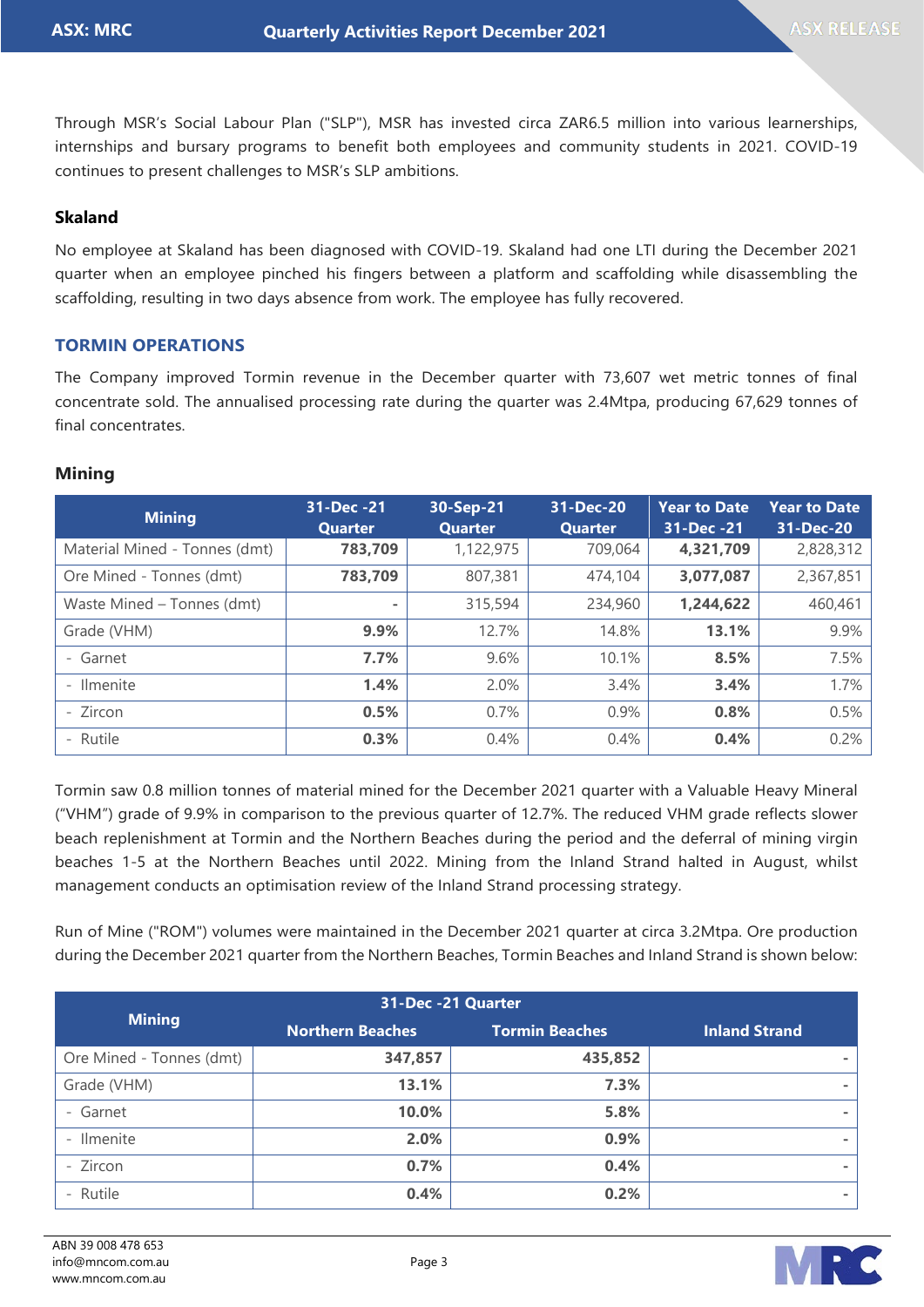At year end, ROM inventory of 597Kt was available, comprising 444Kt of Inland Strand material and 153Kt of beach material. All ROM inventory is budgeted to be processed in 2022, which is expected to significantly improve cash flow generation in FY22.

# **Processing**

ROM feed tonnes to the Primary Beach Concentrators ("PBC") were higher for the quarter at 688Kt, representing an average feed rate of 338tph and 94% plant utilisation. Throughput increased in comparison to the previous quarter, reflecting the higher feed rate achieved.

Total tonnes processed by the GSP/SCP were 157kt compared to 163kt from the previous quarter. As a result, total final concentrate production for the period decreased marginally to 67,629 tonnes, compared to the September quarter of 68,895 tonnes.

| <b>GSP/SCP Production &amp;</b><br><b>Processing</b> | 31-Dec -21<br><b>Quarter</b> | 30-Sep-21<br><b>Quarter</b> | 31-Dec-20<br><b>Quarter</b> | <b>Year to Date</b><br>31-Dec -21 | <b>Year to Date</b><br>31-Dec-20 |
|------------------------------------------------------|------------------------------|-----------------------------|-----------------------------|-----------------------------------|----------------------------------|
| Tonnes processed (gross dmt)                         | 156,519                      | 163,108                     | 154,186                     | 599,326                           | 542,990                          |
| Tonnes produced (dmt)                                |                              |                             |                             |                                   |                                  |
| - Garnet concentrate                                 | 48,830                       | 41,813                      | 39,592                      | 144,874                           | 153,743                          |
| - Ilmenite concentrate                               | 15,626                       | 23,106                      | 38,592                      | 89,013                            | 67,460                           |
| - Zircon/Rutile concentrate                          | 3,173                        | 3,976                       | 4,613                       | 13,677                            | 10,090                           |
| Zircon in concentrate<br>$\sim$                      | 74.5%                        | 73.0%                       | 67.5%                       | 72.1%                             | 67.6%                            |
| Rutile in concentrate<br>$\overline{\phantom{0}}$    | 18.0%                        | 18.8%                       | 15.8%                       | 19.1%                             | 16.0%                            |

## **Sales**

| Sales (wmt)                 | 31-Dec -21<br><b>Quarter</b> | 30-Sep-21<br><b>Quarter</b> | 31-Dec-20<br><b>Quarter</b> | <b>Year to Date</b><br>31-Dec -21 | l Year to Date .<br>31-Dec-20 |
|-----------------------------|------------------------------|-----------------------------|-----------------------------|-----------------------------------|-------------------------------|
| - Garnet concentrate        | 32,604                       | 28,891                      | 1,707                       | 118,339                           | 387,121                       |
| - Ilmenite concentrate      | 38,091                       | $\overline{\phantom{a}}$    | 55,000                      | 92,191                            | 109,249                       |
| - Zircon/Rutile concentrate | 2.912                        | 3,516                       | 3,005                       | 14.968                            | 9.072                         |

Tormin shipments/sales were 2,912 wet metric tonnes of zircon/rutile concentrate, 38,091 wet metric tonnes of ilmenite and 32,604 wet metric tonnes of garnet. Not all ilmenite and zircon/rutile concentrates could be shipped to customers due to the challenging global shipping environment, which resulted in increased closing product inventory as at 31 December 2021. Garnet sales primarily reflect the fourth quarter offtake under the garnet offtake agreement with GMA Garnet Group (25,000 tonnes).

Product sales revenue was US\$13.6 million, representing a total of 73,607 wet metric tonnes sold, compared to prior period revenue of US\$6.6 million for 32,407 wet metric tonnes sold. The increase reflects the bulk ilmenite sale during the December 2021 quarter (nil recognised in the previous quarter) and additional garnet sales.



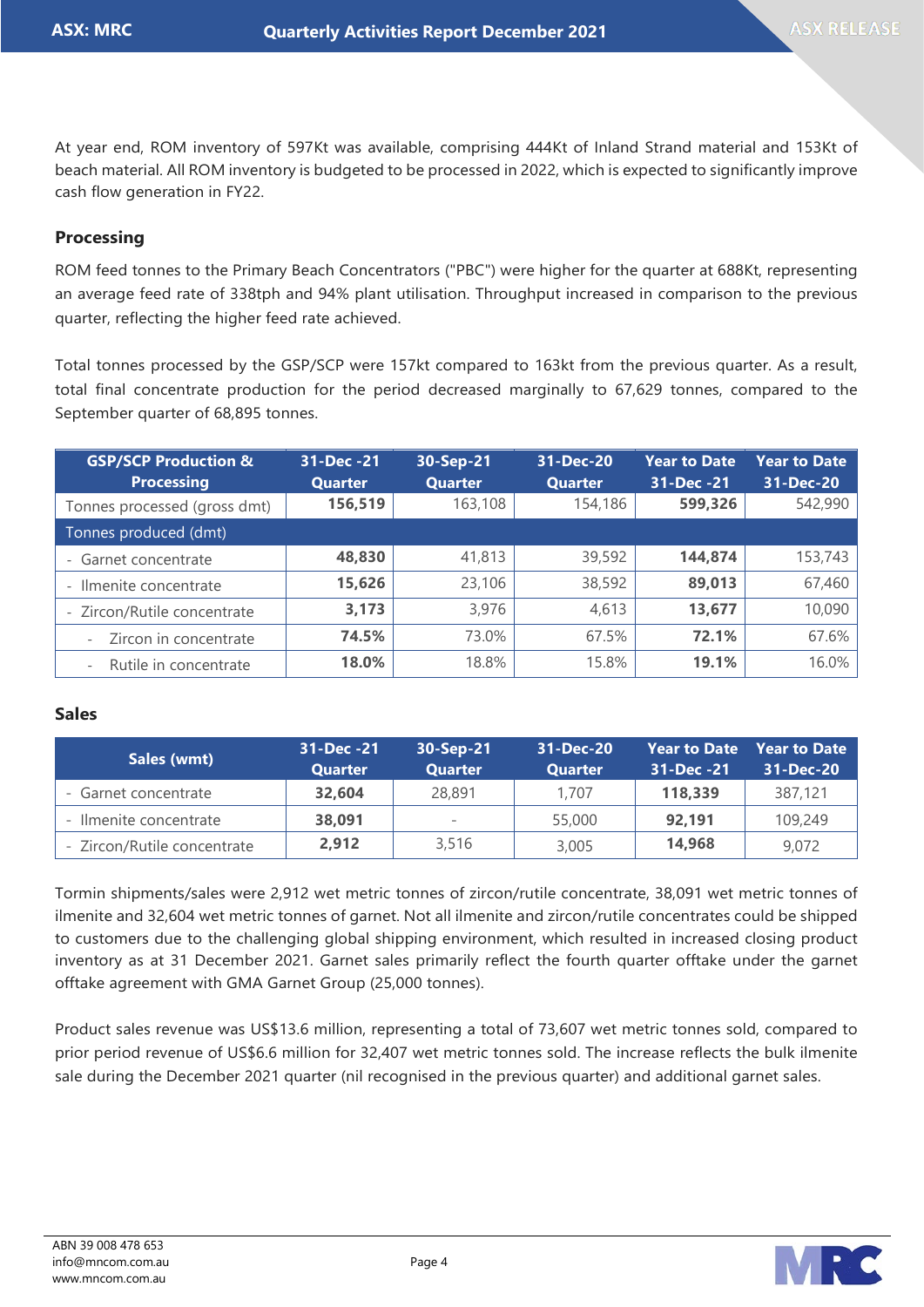## **Unit Costs & Revenues**

| <b>Summary of Unit Costs &amp; Revenues</b>                                              | 31-Dec -21<br><b>Quarter</b> | 30-Sep-21<br><b>Quarter</b> | 31-Dec-20<br><b>Quarter</b> | <b>Year to Date</b><br>31-Dec -21 | <b>Year to</b><br><b>Date</b><br>31-Dec-20 |
|------------------------------------------------------------------------------------------|------------------------------|-----------------------------|-----------------------------|-----------------------------------|--------------------------------------------|
| Unit production cash costs per tonne<br>of net final concentrate produced<br>(US\$/dmt)  | 94.90                        | 91.00                       | 86.14                       | 101.73                            | 71.15                                      |
| Unit cost of goods sold per tonne of<br>final concentrate sold (US\$/wmt) <sup>(1)</sup> | 154.91                       | 145.26                      | 110.03                      | 151.40                            | 63.28                                      |
| Unit revenue per tonne of final<br>concentrate sold (US\$/wmt)                           | 183.92                       | 203.64                      | 152.67                      | 180.61                            | 108.43                                     |
| Revenue to Cost of Goods Sold Ratio                                                      | 1.19                         | 1.40                        | 1.39                        | 1.19                              | 1.71                                       |

Note (1) – Cost of goods sold includes production cash costs, product handling, transport and selling costs, royalties, stock movements and depreciation and amortisation. Excludes corporate and financing costs.

The December 2021 quarter's unit production cash costs were 4% higher than the previous quarter, reflecting lower concentrate produced during the quarter due to the lower grade of ore mined.

The total unit cost of goods sold for the December 2021 quarter was US\$154.91/t compared with US\$145.26/t in the previous quarter. This reflects the increased sea freight costs associated with the December quarter product shipments.

Unit revenue per tonne of final concentrate sold for the December 2021 quarter of US\$183.92/t is 10% below US\$203.64/t for the previous quarter. This reflects the lower proportion of zircon/rutile concentrate sales during the December 2021 quarter due to the additional 35kt ilmenite shipment, in comparison with the previous quarter.

Revenue to Cost of Goods Sold Ratio of 1.19 for the December 2021 quarter is lower than the previous quarter of 1.40. This reflects the lower unit revenue per tonne of final concentrate sold due to the sales mix and higher unit costs.

## **Tormin Exploration**

An updated Mineral Resource of the Inland Strand deposit was announced in the December 2021 quarter.

The Mineral Resources were prepared in accordance with the Australian Code for Reporting of Exploration Results, Mineral Resources and Ore Reserves ("JORC Code (2012)"). The updated Mineral Resource for the Western Strandline is estimated at 193.2 million tonnes at 9.5% THM using a 2% THM cut-off grade, and the maiden Mineral Resource for the Eastern Strandline is estimated at 19.5 million tonnes at 3.3% THM using the same 2% THM cut-off grade. These form part of the Tormin Inland Strands deposit. This resulted in the Tormin Inland Strands' Mineral Resources increasing to 212 million tonnes at 9% THM, containing 19 million tonnes in situ Heavy Mineral.

In December 2021, a total of 889.5 metres of resource drilling was carried out at Tormin and the Northern Beaches for the annual resource audit.

MSR has received confirmation in November 2021 that the appeal against granting of an Integrated Environmental Authorisation ("IEA") for the De Punt Prospecting Right application has been dismissed.

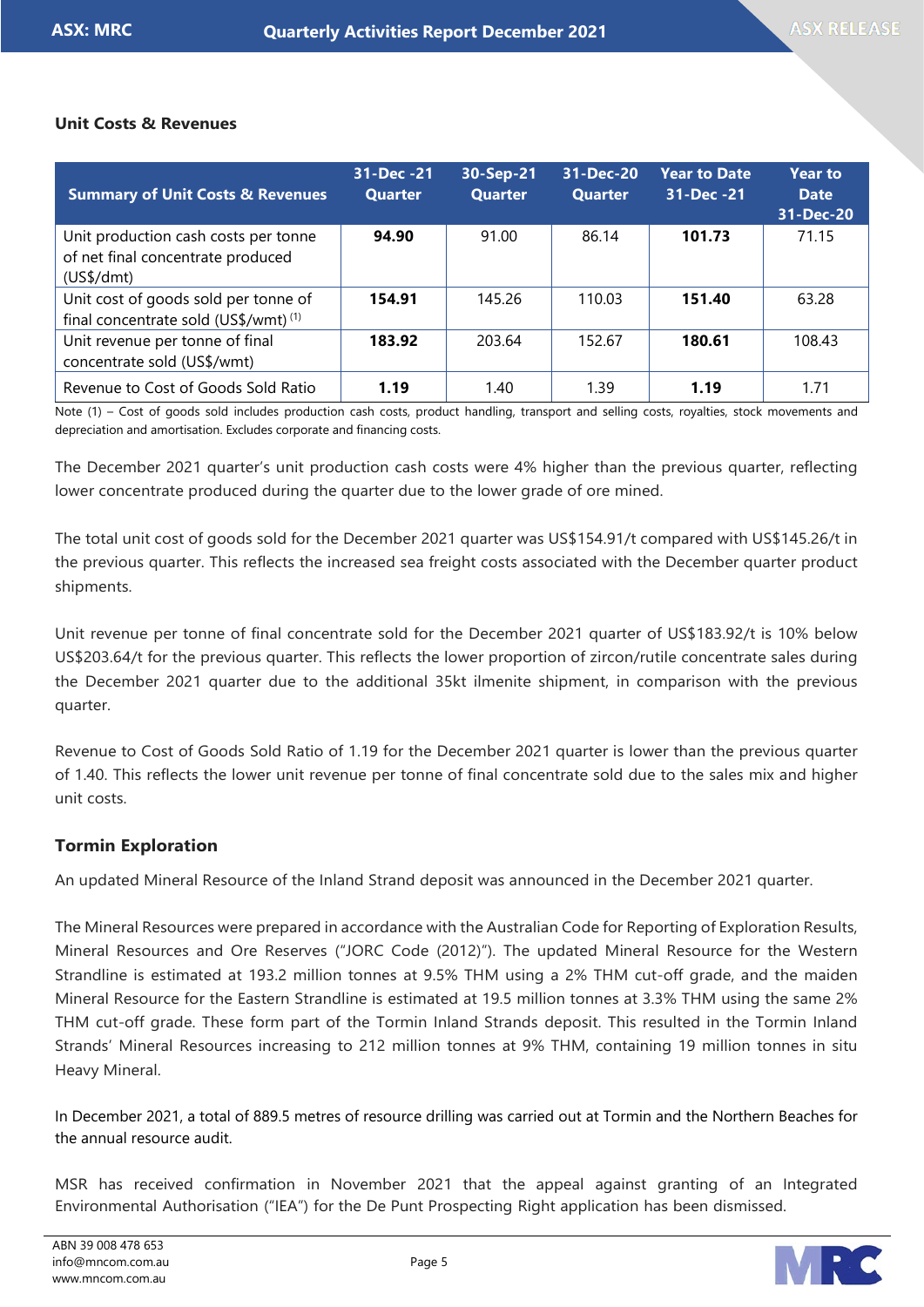## **SKALAND OPERATIONS**

During the quarter, the Company achieved higher ore mining rates reflective of historical performance at Skaland. The improved ore production resulted in higher processed tonnes and final concentrate produced. The Company also completed down-dip mine development works to level -55, which provides access to circa 3-5 years of ore production based on long term production at Skaland, which has been mined at circa 40Kt of ore annually to produce circa 10Kt of graphite.

The Company increased concentrate sales by 64% selling 2,356 tonnes of graphite concentrate during the period compared to 1,438 tonnes in the prior quarter, reflecting increased production and strong market conditions experience during the quarter.

## **Mining**

| <b>Mining</b>             | 31-Dec -21     | 30-Sep-21      | 31-Dec-20      | <b>Year to Date</b> | <b>Year to Date</b> |
|---------------------------|----------------|----------------|----------------|---------------------|---------------------|
|                           | <b>Quarter</b> | <b>Quarter</b> | <b>Quarter</b> | 31-Dec -21          | 31-Dec-20           |
| Material Mined            | 39,095         | 53,554         | 3,227          | 148,346             | 28,893              |
| Ore Mined                 | 10,932         | 8,802          | 978            | 30,009              | 18,128              |
| <b>Waste Mined</b>        | 28,163         | 44,752         | 2,249          | 118,337             | 10,765              |
| Ore Grade (%C)            | 27             | 23             | 28             | 25                  | 28                  |
| <b>Development Metres</b> | 356            | 486            | 24             | 1,357               | 223                 |

Total ore mined for the quarter was 24% higher than the previous quarter, reflecting the summer shutdown in the previous quarter and the development of the new decline to access down-dip ore resources completed in the December 2021 quarter. The completion of the decline development provides access to the consistently highgrade Trælen ore body and has resulted in improved ore grade for the quarter. Lower development metres during the quarter were the result of the November completion of the down-dip development at Trælen.

## **Processing**

ROM feed to the processing plant for the December 2021 quarter was 9,451 tonnes compared with 6,864 tonnes in the prior quarter. This reflected increased ore availability from the completed mine development and higher operating hours, given the summer shutdown in the previous quarter.

Graphite concentrate production increased 64% to 2,763 tonnes, exceeding last quarter production of 1,682 tonnes due to the improved operating hours and an improved ROM stockpile.

| <b>Processing</b>        | 31-Dec -2021   | 30-Sep-21      | 31-Dec-20 | <b>Year to Date</b> | <b>Year to Date</b> |
|--------------------------|----------------|----------------|-----------|---------------------|---------------------|
|                          | <b>Quarter</b> | <b>Quarter</b> | Quarter   | 31-Dec -21          | 31-Dec-20           |
| Ore Processed (t)        | 9.451          | 6,864          | 3,996     | 23,021              | 18,321              |
| Throughput (tph)         | 6              |                |           | 6                   |                     |
| Ore Grade (%C)           | 27             | 23             | 23        | 25                  | 27                  |
| C Recovery (%)           | 93             | 92             | 89        | 91                  | 91                  |
| Concentrate Grade (%)    | 93             | 88             | 87        | 91                  | 90                  |
| Concentrate Produced (t) | 2,763          | 1,682          | 992       | 6,293               | 5,549               |

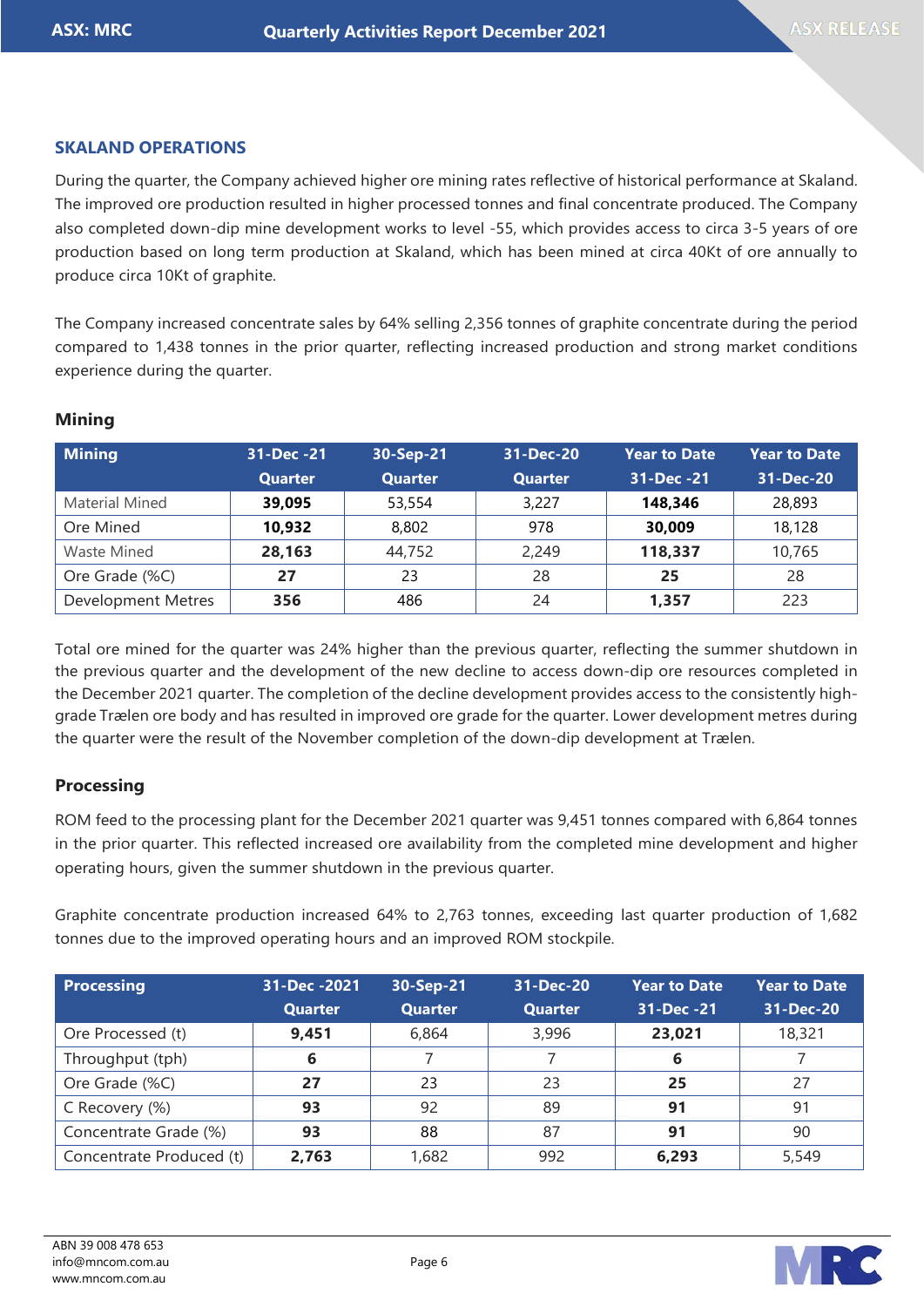Concentrate grade increased significantly from 88% TGC to 93% TGC during the period due to a change in grinding media and ongoing optimisation work at Skaland.

## **Sales**

The Company sold 2,356 tonnes of graphite concentrate during the December 2021 quarter compared to 1,438 tonnes in the prior quarter, representing a 64% increase in sold concentrate that reflects improved production and market conditions during the quarter.

|                      | 31-Dec -21<br><b>Quarter</b> |                 | 31-Dec-20<br>30-Sep-21<br>Quarter<br><b>Quarter</b> |                 | <b>Year to Date</b><br>31-Dec -21 |                 | <b>Year to Date</b><br>31-Dec-20 |                             |              |                 |
|----------------------|------------------------------|-----------------|-----------------------------------------------------|-----------------|-----------------------------------|-----------------|----------------------------------|-----------------------------|--------------|-----------------|
| <b>Product (wmt)</b> | <b>Sales</b>                 | <b>PSD</b><br>% | <b>Sales</b>                                        | <b>PSD</b><br>% | <b>Sales</b>                      | <b>PSD</b><br>% | <b>Sales</b>                     | <b>PSD</b><br>$\frac{9}{6}$ | <b>Sales</b> | <b>PSD</b><br>% |
| Coarse/Medium        | 794                          | 33%             | 436                                                 | 30%             | 262                               | 20%             | 2,062                            | 31%                         | 3.152        | 35%             |
| Fine-Medium/Powder   | 1,562                        | 67%             | 1,002                                               | 70%             | 1.052                             | 80%             | 4,584                            | 69%                         | 5.741        | 65%             |
| Total                | 2,356                        |                 | 1,438                                               |                 | 1,314                             |                 | 6,646                            |                             | 8,893        |                 |

Sales revenue for the December quarter increased 70% to US\$1.7 million for a total of 2,356 tonnes sold. Sales revenue for the September 2021 quarter was US\$1.0 million for a total of 1,438 tonnes sold. The Company also noted a 3.8% increase in the weighted average basket price per tonne of graphite products sold from the previous quarter.

## **Unit Costs & Revenues**

As a result of the shutdowns of operations at Skaland during previous quarters, the quarter-on-quarter unit cost ratios are not reported for the December 2021 quarter. The abnormal unit production cash costs and unit cost of goods sold for the Skaland operation were due to a primarily fixed operating cost base, offset by low production and sales because of downtime.

## **Skaland Exploration**

The Company announced an update of the JORC Mineral Resource and a maiden Ore Reserve at the Trælen Graphite deposit, the underground ore source for the Skaland Graphite Operation in Norway:

- Trælen Mineral Resources increased to 1.84 million tonnes at 23.6% Total Graphitic Carbon ("TGC"), containing 434kt of contained graphite;
- Maiden Ore Reserve of 0.64 million tonnes at 24.8% TGC containing 159kt of contained graphite;
- Drilling targeted conversion of down-dip inferred resources into higher resource categories and delivery of maiden Ore Reserve;
- More than 92% increase in Measured & Indicated Resources from 409kt to 786kt for the Trælen Graphite Mine; and
- Mineralisation remains open down-dip and the next phase of drilling will commence in 2022 to support production expansion as part of a downstream strategy.

During the December quarter, mapping, and sampling at Hesten and Vardfjellet graphite prospects was completed. The Company will commence a high-resolution UAV Magnetic-Electromagnetic survey over Bukken, Hesten and Vardfjellet graphite prospects in February 2022.

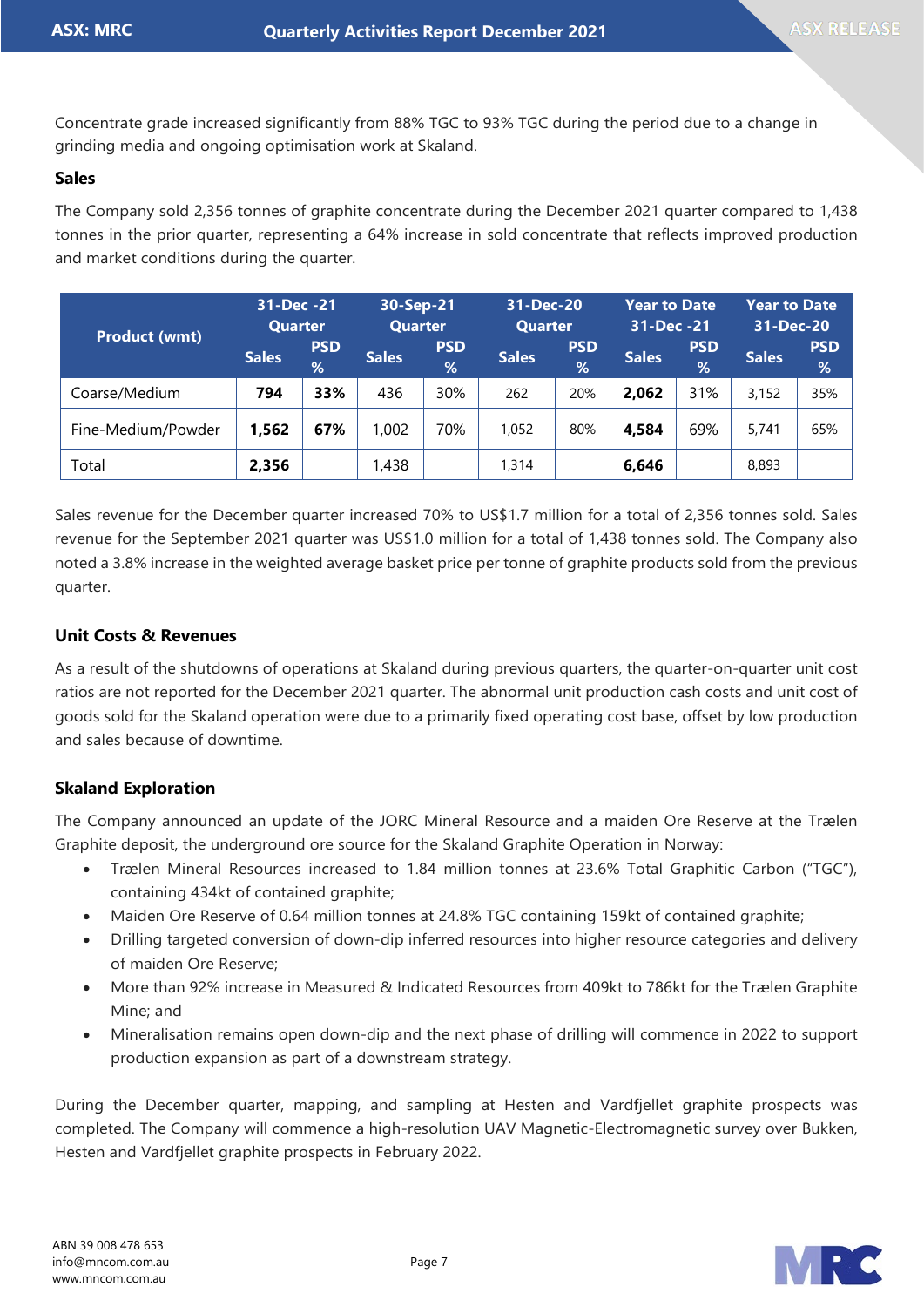#### **DOWNSTREAM GRAPHITE**

The Company continued with its natural graphite purification process development with Australia's national science agency, CSIRO, under the CRC-P project, part funded by the Australian government. The project is expected to be completed in the March quarter 2022. The first coin cell electrochemical testing results on Skaland Uncoated Purified Spherical Graphite purified by the environmentally sustainable process developed by CSIRO were announced during the December quarter 2021. The results demonstrated;

- **High first cycle efficiency of 90.6%**  The first cycle efficiency is an important industry performance indicator. It measures the loss of lithium in forming a protective layer on the graphite anode known as the Solid Electrolyte Interface ("SEI"). It is expected to improve further on coating of the graphite.
- **Steady-state capacity of 369 mAh/g** close to theoretical maximum (372 mAh/g) for graphite.

Fundamentally, the Skaland Anode material performed comparably to commercially available natural graphite anode material in key performance benchmarks of efficiency and capacity, showing that the Skaland material and the sustainable purification process developed by CSIRO, using standard industrial reagents, produces good quality product.

Further process development and testwork, including Munglinup material and coatings, is in progress. The Company is also undertaking planning for larger scale piloting to support product qualification, process scale-up and the development of value-added anode materials production in Australia and Norway.

#### **DEVELOPMENT**

#### **Ascent Graphite**

During the quarter the Company completed a strategic review investigating options targeting the funding and development of anode production from a dedicated Active Anode Materials Plant in Norway. The Company plans to transition its existing European graphite production to downstream anode production for the electric vehicle and energy storage markets. The review process concluded that creating a battery anode material company concentrated on European "Sustainable Anode" development made strategic, value accretive, operational sense.

The Company plans to separate the Norwegian Graphite Assets, including its 90% owned Skaland Graphite Operation and downstream development plans into a newly incorporated Norwegian entity, branded as Ascent Graphite ("Ascent Graphite").

The Company appointed Bacchus Capital Advisers Ltd and Clarksons Platou Securities AS as advisors to support this business development strategy. The process of maximising value for shareholders from MRC's graphite assets is ongoing.

#### **Munglinup Graphite Project**

The Munglinup Graphite Project, for the second consecutive year, was recognised by the Australian Government as a Critical Mineral Project and is included in the Australian Critical Minerals Prospectus 2021.

The Company has completed additional ecological, fauna, and flora surveys to update the EPA documents. The Company will then respond to the submission document during the March 2022 quarter. Final EPA approvals are expected by the September quarter 2022.

In the quarter approximately 15km of vegetation clearing was completed in the tailings storage facility area and the new exploration sites. The firebreaks tracks were also re-cleared around the Mining Reserve. All clearing and

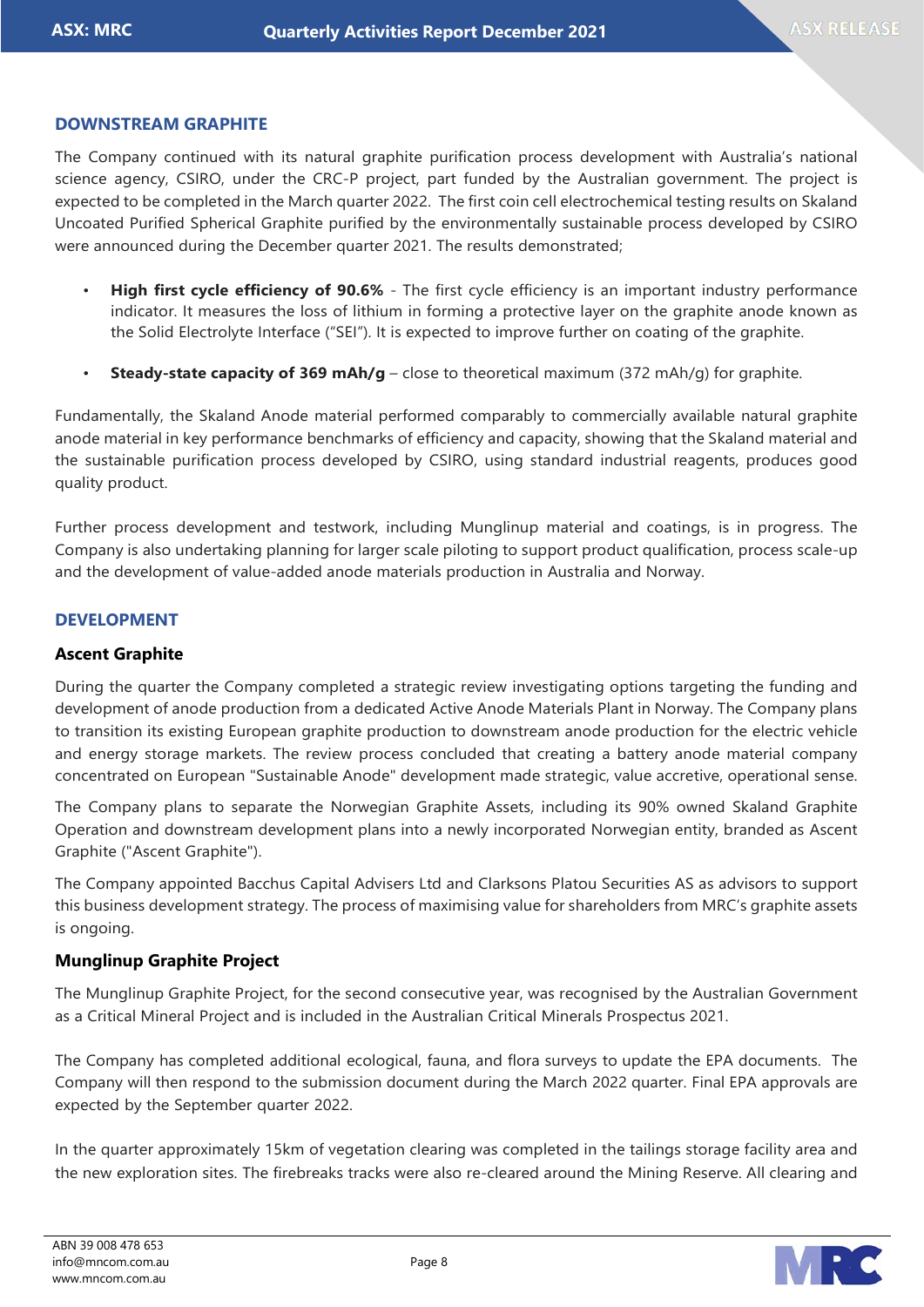surveys were conducted with the assistance of heritage monitors from the Esperance Tjaltjraak Native Title Aboriginal Corporation ("ETNTAC").

The Company continues to work closely with ETNTAC to progress opportunities for mutual benefit in heritage, cultural awareness, training and job creation.

An application for a new tenement adjoining E74/656 was submitted to the Department of Mines, Industry Regulation and Safety (DMIRS) on 17 November 2021 (E74/702) and approved on 19 January 2022.

#### **Australian Exploration**

A Program of Work ("POW") for drilling was compiled for the Mount Edon tenement. The Company is working with the Department of Planning, Lands and Heritage (DPLH) to assess the Aboriginal heritage place(s) to submit a POW to Department of Mines, Industry Regulation and Safety (DMIRS).

#### **CORPORATE**

#### **Cash and Debt**

As at 31 December 2021, the Company had US\$4.3 million in cash on hand compared to US\$5.4 million as at 30 September 2021. The net working capital position as at 31 December 2021 is US\$7.5 million, inclusive of diesel fuel receivables in South Africa. The impact of the COVID-19 pandemic on customers, supply chains, staffing and geographical regions is expected to continue in 2022, however operations and sales resilience in 2020 and 2021 provides comfort to budget effectively for 2022. Management is buoyed by the strong working capital position as at 31 December 2021, expected positive cash flows from mining operations at Tormin in 2022 and management's ability to raise additional funding as required. Management will continue to actively monitor cash flows and remain adaptable to changing fiscal priorities in light of these fluid operating conditions.

Trade and other receivables as at 31 December 2021 decreased to US\$9.7 million from US\$11.4 million in the previous quarter. Borrowings as at 31 December 2021 were US\$9.6 million compared to US\$9.7 million in the previous quarter.

#### **Outlook**

Tormin's zircon/rutile concentrate continues to attract strong pricing with high levels of demand expected to continue. Strong demand combined with tight market supply supports our assessment that the overall zircon market is expected to improve in 2022. Ilmenite pricing remains strong and is expected to improve in 2022 because of limited supply and high shipping costs.

Updated concentrates production guidance for Tormin and Skaland in 2022 is provided below. The Company cautions it should be viewed in light of the ongoing COVID-19 pandemic risks.

| <b>Final Concentrate Production -</b><br>Tormin | Sept 2021 FY2021<br><b>Production Guidance</b><br>Range | <b>FY2021 Production</b><br><b>Actuals</b> | Dec 2021 FY2022<br><b>Production Guidance</b><br>Range |
|-------------------------------------------------|---------------------------------------------------------|--------------------------------------------|--------------------------------------------------------|
| Garnet Concentrate (dmt)                        | $120,000 - 150,000$                                     | 144.874                                    | $150,000 - 180,000$                                    |
| Ilmenite Concentrate (dmt)                      | $90,000 - 120,000$                                      | 89,013                                     | 110,000 - 140,000                                      |
| Zircon/Rutile Concentrate (dmt)                 | $12,000 - 18,000$                                       | 13,677                                     | $24,000 - 29,000$                                      |

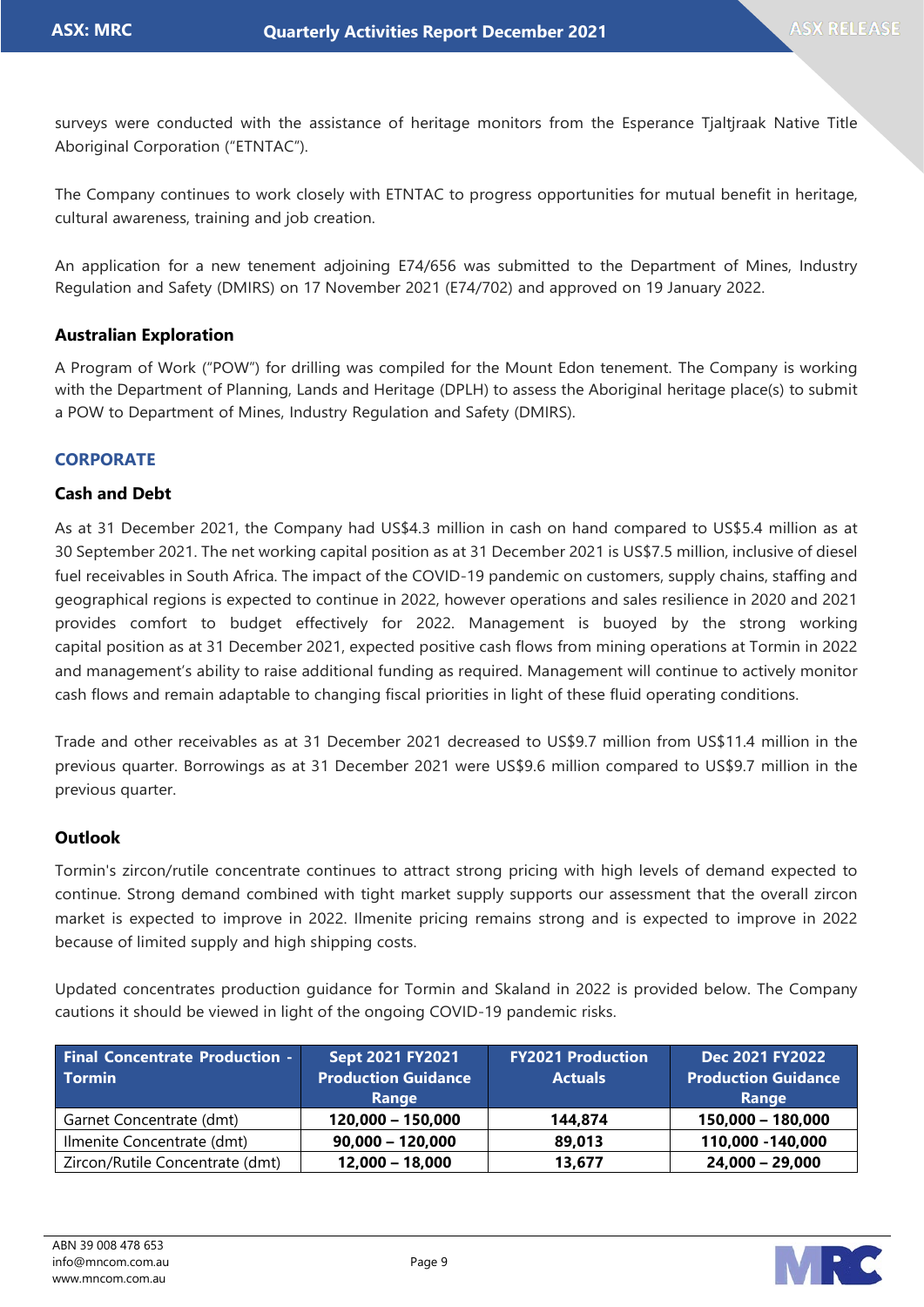| <b>Final Concentrate Production -</b><br><b>Skaland</b> | Sept 2021 FY2021<br><b>Production Guidance</b><br>Range | <b>FY2021 Production</b><br><b>Actuals</b> | Dec 2021 FY2022<br><b>Production Guidance</b><br>Range |
|---------------------------------------------------------|---------------------------------------------------------|--------------------------------------------|--------------------------------------------------------|
| Coarse / Medium Product (dmt)                           | $1.500 - 3.500$                                         | 2.226                                      | $2,200 - 3,200$                                        |
| Fine-Medium / Powder Product I                          | $3.000 - 5.000$                                         | 4.067                                      | $4.600 - 6.600$                                        |
| (dmt)                                                   |                                                         |                                            |                                                        |

| <b>Final Concentrate Sales - Tormin</b> | Sept 2021 FY2021<br>Sales Guidance Range | <b>FY2021 Production</b><br><b>Actuals</b> | Dec 2021 FY2022<br><b>Sales Guidance Range</b> |  |
|-----------------------------------------|------------------------------------------|--------------------------------------------|------------------------------------------------|--|
| Garnet Concentrate (dmt)                | $100,000 - 125,000$                      | 118,339                                    | 150,000 - 180,000                              |  |
| Ilmenite Concentrate (dmt)              | 85,000 - 120,000                         | 92,191                                     | 120,000 - 150,000                              |  |
| Zircon/Rutile Concentrate (dmt)         | $14,000 - 20,000$                        | 14,968                                     | $24,000 - 29,000$                              |  |

| <b>Final</b><br>Concentrate<br>Sales <sup>1</sup><br>$\sim$ | Sept 2021 FY2021            | <b>FY2021 Production</b> | Dec 2021 FY2022             |  |  |
|-------------------------------------------------------------|-----------------------------|--------------------------|-----------------------------|--|--|
| <b>Skaland</b>                                              | <b>Sales Guidance Range</b> | <b>Actuals</b>           | <b>Sales Guidance Range</b> |  |  |
| Coarse / Medium Product (dmt)                               | $2,000 - 4,000$             | 2.062                    | $2,200 - 3,200$             |  |  |
| Fine-Medium / Powder Product                                | $3,000 - 5,000$             | 4.584                    | 4,600 - 6,600               |  |  |
| (dmt)                                                       |                             |                          |                             |  |  |

Production and sales actuals for 2021 have largely met recent guidance expectations.

Production guidance for Tormin in 2022 materially exceeds 2021 actuals because MRC is expecting to return to the Inland Strand in the second half of 2022, processing largely the high-grade South Pit material that is expected to be significantly higher grade than that achieved at the Northern Beaches and Tormin Beaches in 2021. At year end, ROM inventory included 444Kt of Inland Strand high-grade South Pit material that will be processed in the second half of 2022, which is expected to significantly improve cash flow generation from Tormin in 2022 (given its high grade and mining cash costs being sunk in 2021).

Skaland is expected to return to historical performance of circa 9-11Kt of product per annum.

Sales guidance for 2022 largely reflects production guidance available, with additional ilmenite from available inventory expected to sell in 2022.

## **Securities on Issue**

Issued securities at the date of this report comprise:

- 534,990,634 fully paid ordinary shares listed on the ASX.
- 1,000,000 Performance Rights, 500,000 vesting on 1 September 2021 and 500,000 vesting on 1 September 2022. 500,000 Performance Rights are fully vested.
- 920,000 Performance Rights vesting on 25 November 2022, expiring on 25 November 2024.
- 1,380,000 Performance Rights vesting on 25 November 2023 and upon non-market measures a being achieved, expiring on 25 November 2025.
- 100,000 Performance Rights exercisable on or before 28 February 2023, vesting on the 30-day VWAP of the Company's Shares trading on the ASX being A\$0.26 post issue, and 50,000 vested on 28 February 2021 and 50,000 vesting on 28 February 2022. 50,000 Performance Rights are fully vested.

**- ENDS –**